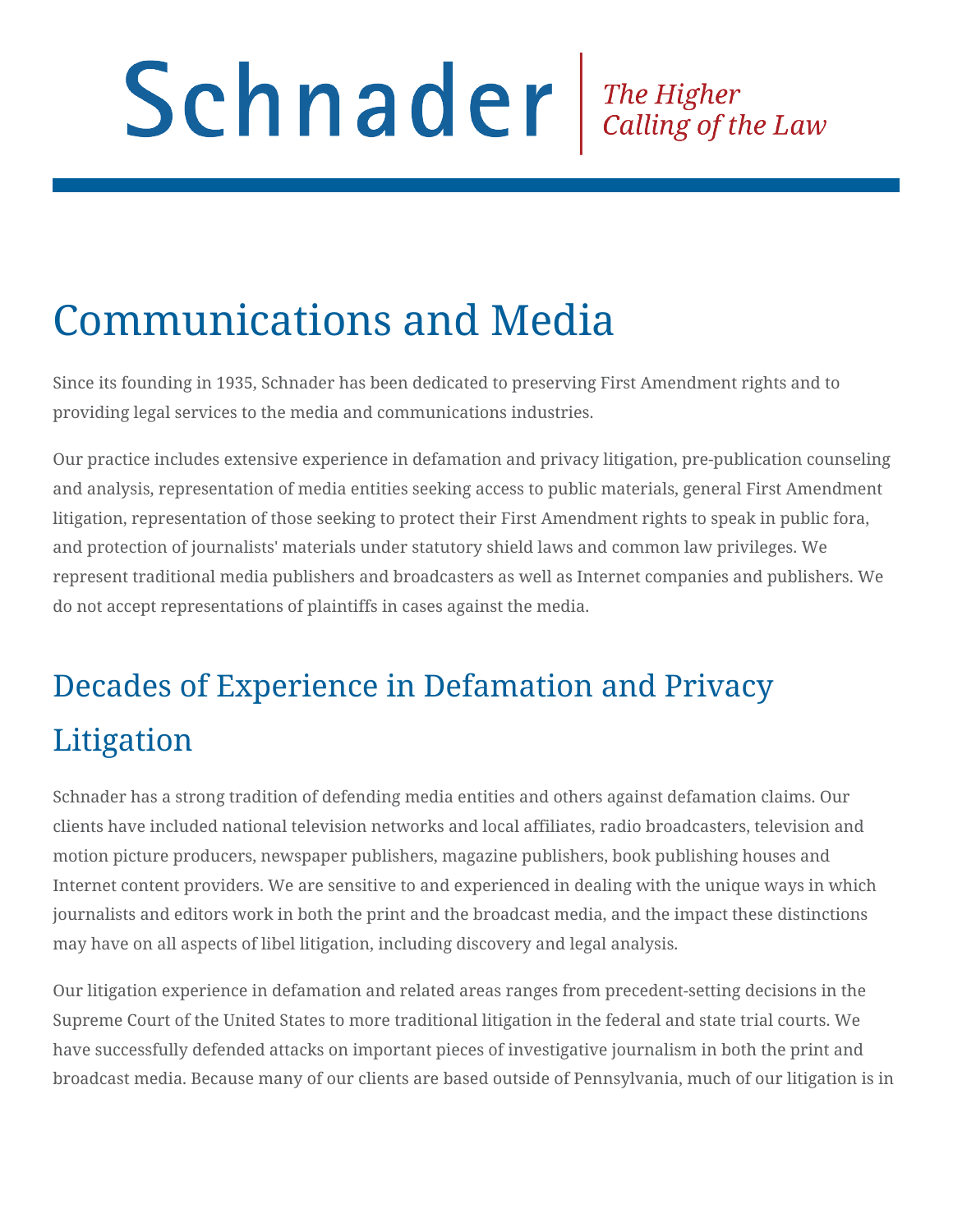the federal courts under diversity jurisdiction. We regularly defend against libel and privacy cases in the Pennsylvania state courts as well.

The Firm has been at the forefront of landmark decisions dealing with defendants' protection under Pennsylvania law, including the common law opinion defense, the fair report privilege and the Shield Law privilege. These defenses and privileges are important adjuncts to First Amendment guarantees and routinely arise in defamation and privacy cases.

### Timely Pre-Publication Libel and Privacy Advice

Our lawyers offer 24-hour pre-publication advice to broadcasters and publishers about whether certain speech, particularly material in news reports, presents a risk of liability - reviewing scripts, drafts and other materials before publication or broadcast to identify potential exposure to libel and privacy claims. Our reviews include specific advice on ways to publish that are likely to help clients avoid liability.

## Emergency Aid to Media Seeking Access to Information and Protection from Subpoenas

Our lawyers handle emergency requests from media entities and others for access to information or to the courts, including requests for information under Sunshine Acts and similar statutes. We also defend news media clients against subpoenas seeking privileged material in journalists' files.

## Broad Experience in First Amendment Litigation

We have experience litigating on a wide range of core First Amendment issues, including public forum analysis, statutory vagueness, and over-breadth and prior restraints.

Equally important, we also have successfully litigated a variety of cases involving little known but significant rights that exist under state constitutions.

### Representative Work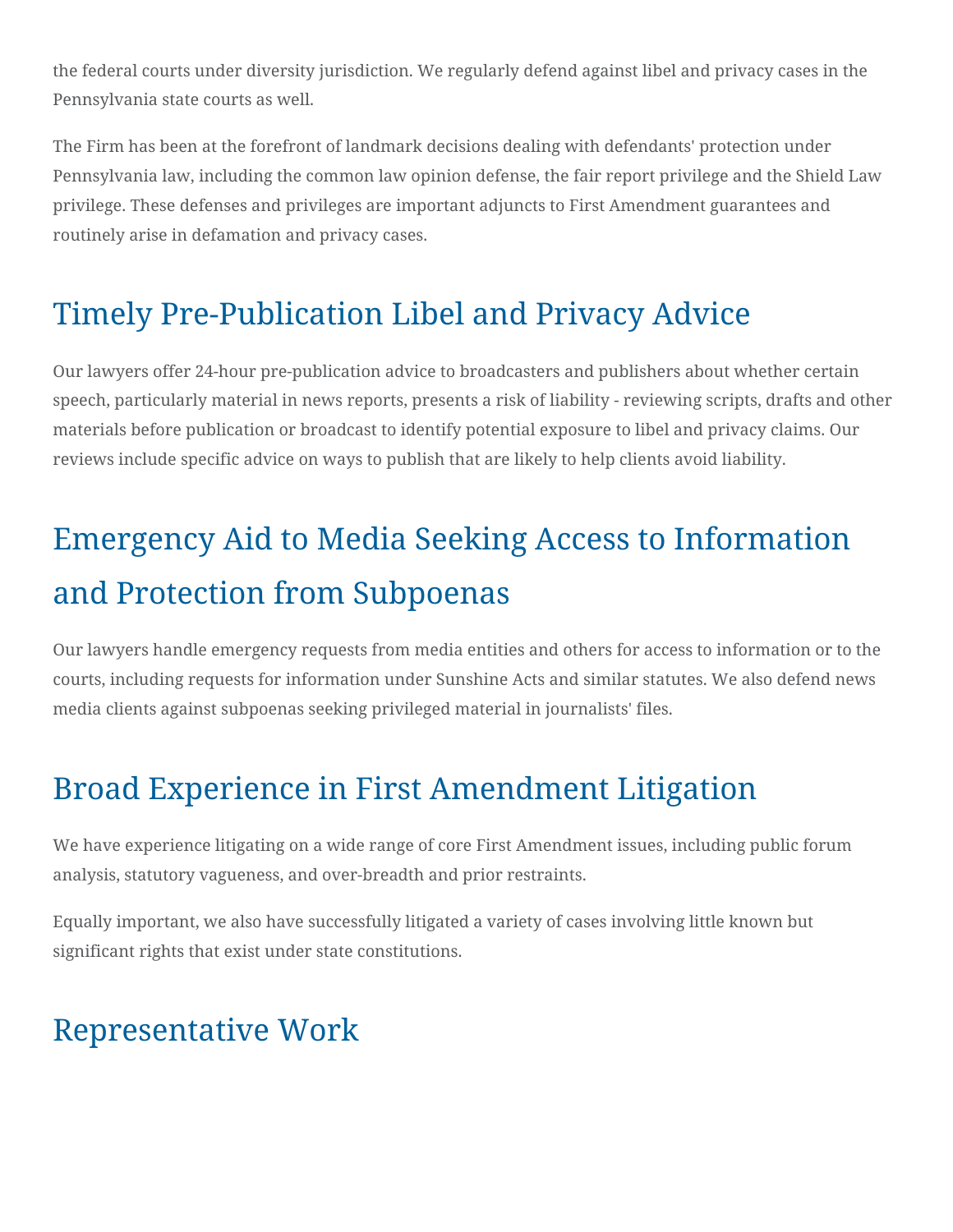#### Significant Cases

We litigate cases in both the federal and state court systems, at the trial and appellate levels, throughout Pennsylvania and elsewhere. The following descriptions highlight some of our clients' recent victories and significant involvements in libel, privacy and other cases involving First Amendment issues.

- Obtained from the United States Court of Appeals for the Third Circuit a permanent injunction prohibiting a public transit agency from enforcing an advertising policy that discriminated based on viewpoint by barring advertisements by speakers who identified themselves as affiliated with any religion or as atheists.
- Obtained an injunction on behalf of two newspapers requiring the Pennsylvania Department of Corrections to make the entirety of lethal injection executions visible and audible to the members of the public and the press selected to witness them on First Amendment grounds.
- Successfully defended a major national newspaper and Nobel Prize-winning writer in a defamation suit brought by a Philadelphia public official, in federal court, resulting in a no-damages settlement.
- Successfully defended a major national newspaper in an action for defamation by implication arising from use of a picture of the plaintiff's web page.
- Won summary judgment for a magazine publisher in a state court defamation case brought by a prominent Philadelphia-area attorney.
- Prevailed on behalf of two national broadcasting networks in protecting outtakes and other privileged journalist materials, by successfully moving to quash a subpoena issued by a law firm defending against employment discrimination claims in a nationally publicized case based in Philadelphia.
- Successfully defended a magazine publisher in a state court defamation case brought by a former Philadelphia police officer.
- Won a directed verdict at the close of plaintiff's case at trial in a state court defamation case brought against a magazine publisher by a former Philadelphia mayoral candidate.

### Amicus Briefs on Issues of Broad Impact

We recognize that, in this area of the law especially, our clients' interests are at stake even in cases where they are not parties.

Accordingly, an important part of our practice is the representation of individual clients and coalitions reflecting significant perspectives and principles in cases with the potential for wide-ranging impact. In this vein, we routinely prepare and submit amicus briefs in the Supreme Court of the United States and other appellate courts, including the following:

Filed a brief in the U.S. Supreme Court on behalf of amici curiae in Reno v. ACLU, challenging the constitutionality of certain provisions of the Communications Decency Act.